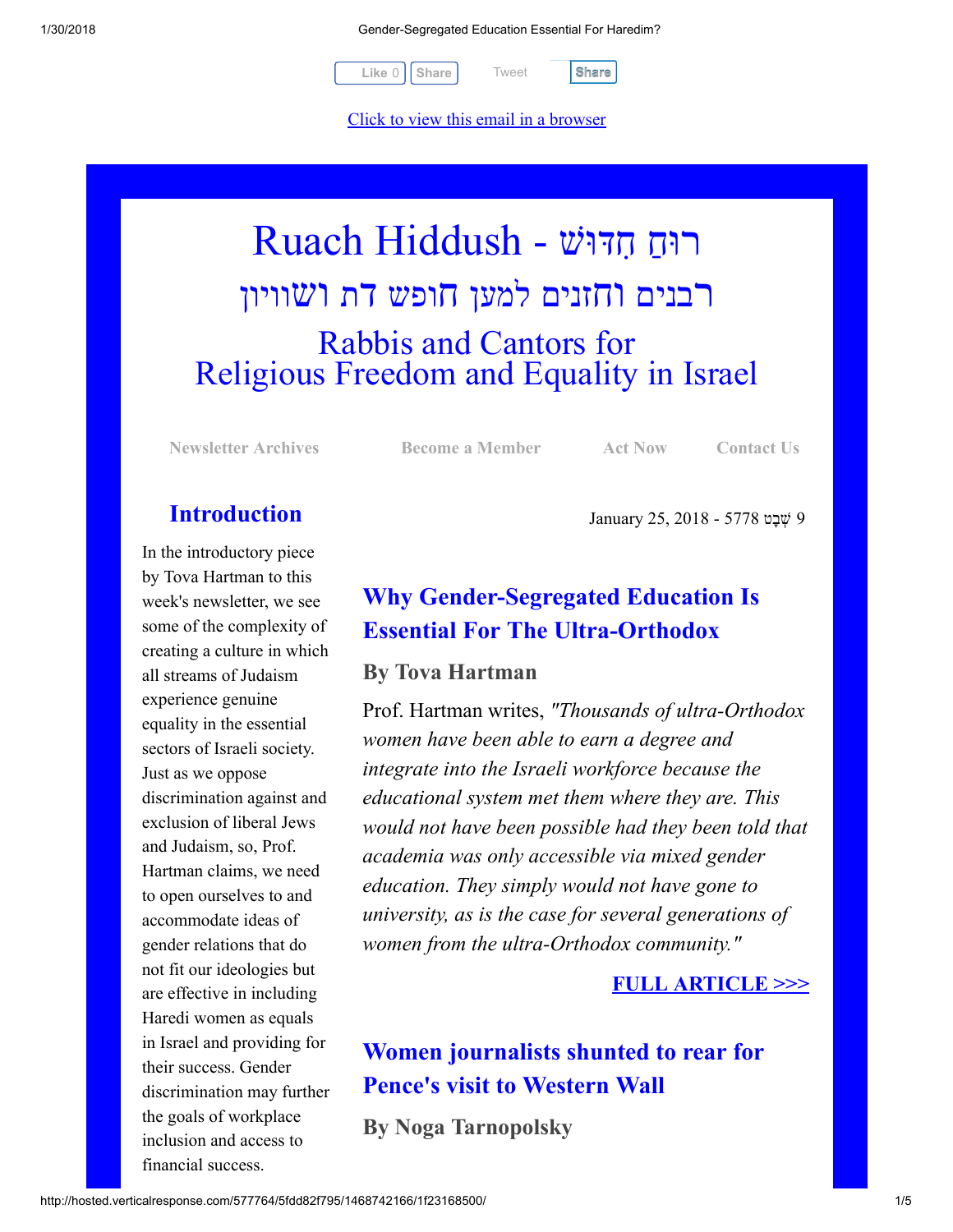I find myself reluctantly agreeing with her logic, but with one caveat: that the same equality and courtesy be demonstrated to all streams of Israeli religious life. No one may hypocritically claim the rights of selfdetermination for themselves and deny them to others. Prof. Hartman herself subscribes to these pluralistic values, and they should be respected by the State, even if they are not respected by the Haredi establishment that demands acceptance of their own demands but not those with whom they differ.

Fulfilling the Zionist dream of a homeland for all Jews, physically for some and culturally for others, perhaps demands areas in society in which women and men are voluntarily allowed to self segregate. But as the other articles in this week's newsletter make clear, a religious (כפיה דתית coercion) to segregate the military, against the wishes of broad segments of Israeli society, Israeli history and the goals of the IDF, is simply unacceptable and contrary to Israel's Declaration of Independence. If women choose to self-segregate in religious military combat units (see articles to the

Women journalists were forced 4 rows back in coverage of VP Pence at the Kotel, inflicting inferior status and thus interfering with their jobs, given the preference for men at the Wall. Rabbi Rabinowitz insists this is standard procedure, but no one else remembers it occurring previously.

#### [FULL ARTICLE >>>](http://cts.vresp.com/c/?FreedomofReligionfor/5fdd82f795/1f23168500/dfab7c65f1)

### Women warriors: a look at the all-female IDF combat battalions

### By Yossi Yehoshua

After male religious soldiers protested serving side by side with women, female religious combat soldiers decided to lay down the law, and so a unit composed entirely of female soldiers was opened in the Lavi Battalion; 'We did not plan this,' says a senior officer. 'The demand came from the women.'

#### [FULL ARTICLE >>>](http://cts.vresp.com/c/?FreedomofReligionfor/5fdd82f795/1f23168500/4fbc4ef207)

### You're in the army now, girl: more religious women enlist

#### By Yossi Yehoshua

Despite rabbis warning against women's enlistment into IDF,rising numbers of religious women into army reflect different stance within religious Zionism; New study even shows military service appears to strengthen religious convictions among religious women.

#### [FULL ARTICLE >>>](http://cts.vresp.com/c/?FreedomofReligionfor/5fdd82f795/1f23168500/c63d5a409e)

### Rabbi Levinstein disparages women in the IDF

### By Kobi Nachshoni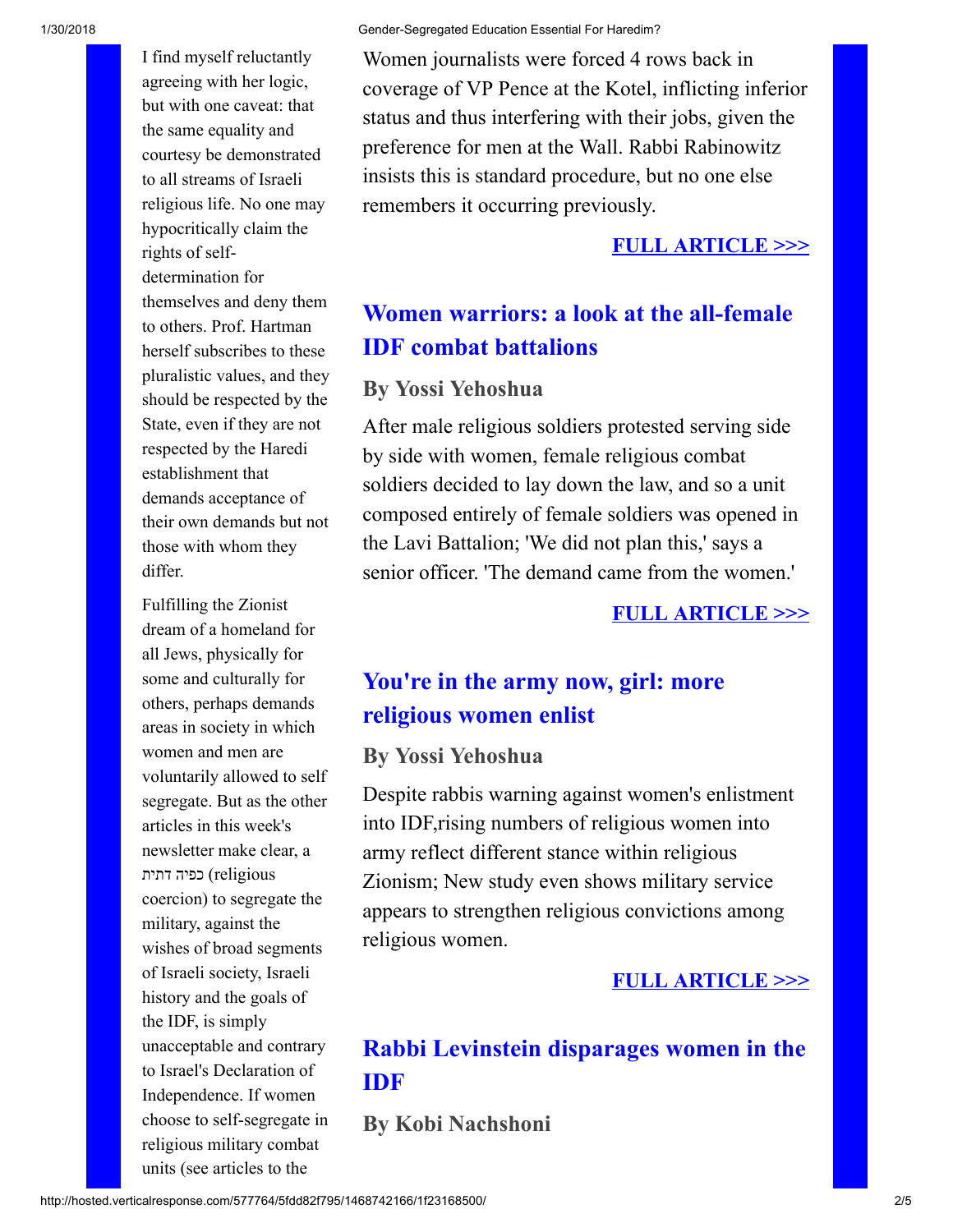right) and in education, Israeli society may choose to accommodate their needs. But forcing women to an inferior position religiously or in work life violates the Zionist ideal and the ethics of modern, democratic societies.

We'd love to receive your comments at: ruach@hiddush.org

Kol tuv,

Mark H. Levin Editor-in-Chief, Ruach Hiddush

#### Contact us

Email: [ruach@hiddush.org](http://cts.vresp.com/c/?FreedomofReligionfor/5fdd82f795/1f23168500/226a8a86ed) Phone (US): [415-261-3404](http://cts.vresp.com/c/?FreedomofReligionfor/5fdd82f795/1f23168500/450f845b67) Phone (Israel): [054-779-1179](http://cts.vresp.com/c/?FreedomofReligionfor/5fdd82f795/1f23168500/91bba6d32d)

The leading National Religious cleric makes comments against women serving in combat positions in the IDF while speaking before a prearmy yeshiva. Defense minister says Levinstein's position will be re-examined.

#### [FULL ARTICLE >>>](http://cts.vresp.com/c/?FreedomofReligionfor/5fdd82f795/1f23168500/23379ccdb5)

### Religious women, IDF defend female integration into the army

### By Yoav Zitun, Elisha Ben Kimon and Isaac Dabush

In wake of derisory remarks by Rabbi Yigal Levinstein against women serving in the IDF, spokesperson dismisses comments as 'inappropriate,' while female orthodox soldiers say they only reinforce their determination to serve.

#### [FULL ARTICLE >>>](http://cts.vresp.com/c/?FreedomofReligionfor/5fdd82f795/1f23168500/177d9f4271)

### Drop in national service volunteers amid increase in girls in the IDF

#### By Amihai Attali

Hundreds of volunteer positions remain vacant across the country, but head of Administration for National-Civic Service says IDF enlistment of religious women is not the sole factor, noting Shin Bet, Mossad and government ministries add new, more appealing volunteer posts.

#### [FULL ARTICLE >>>](http://cts.vresp.com/c/?FreedomofReligionfor/5fdd82f795/1f23168500/07732f4abd)

### Safed rabbi calls on IDF chief to resign over women in combat roles

#### By Elisha Ben Kimon

Rabbi Shmuel Eliyahu rationalizes comments by Rabbi Shlomo Aviner, who barred IDF service for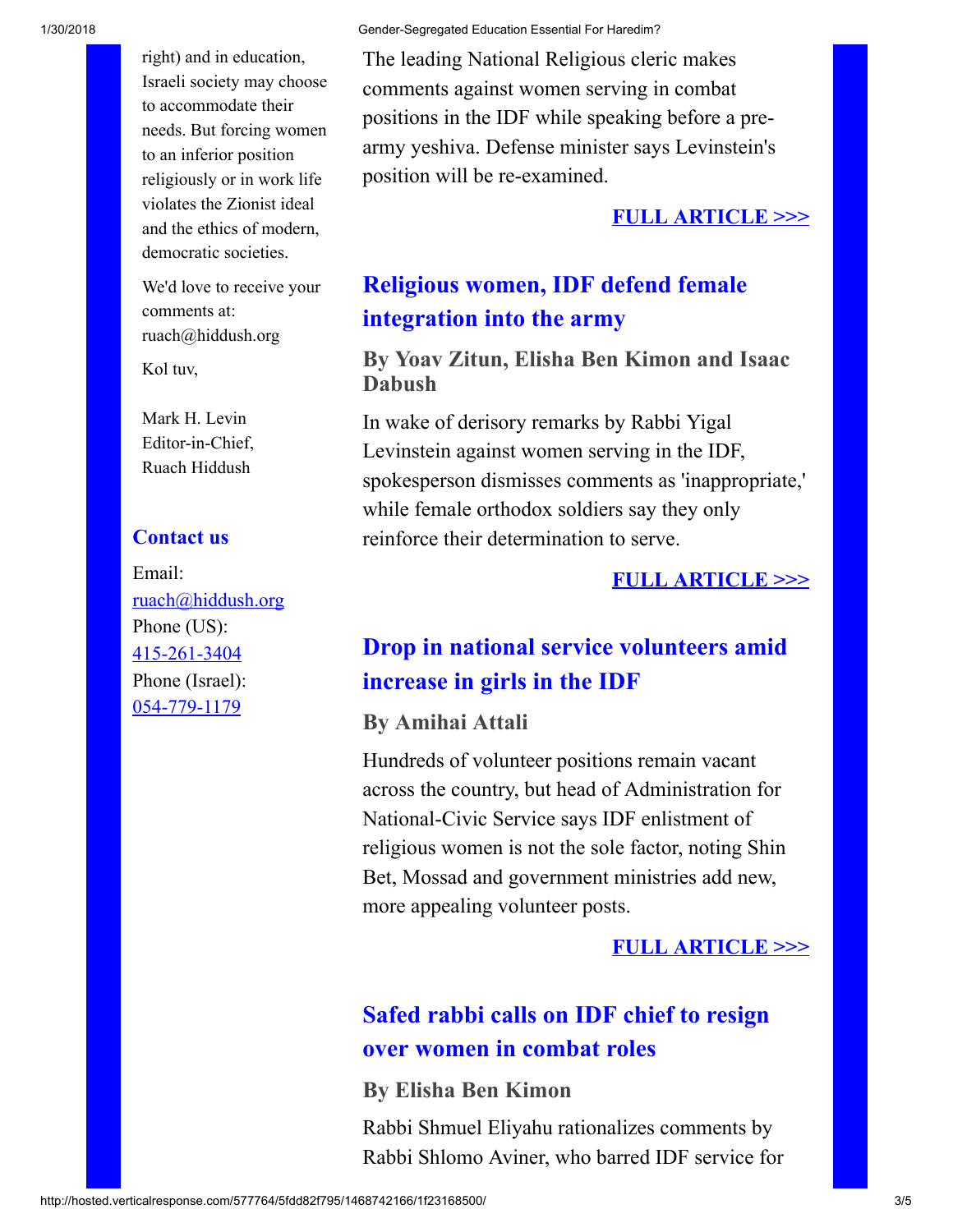1/30/2018 Gender-Segregated Education Essential For Haredim?

religious-Zionist men if they're placed in a unit with women: 'It means the situation is quite dire... Eisenkot must wake up, and the prime minister should tell him to resign.'

#### [FULL ARTICLE >>>](http://cts.vresp.com/c/?FreedomofReligionfor/5fdd82f795/1f23168500/b89cc68474)

### Lieberman bans Sephardic chief rabbi from IDF events

#### By Matan Tzuri, Goel Beno

Defense minister instructed army not to invite Chief Rabbi Yitzhak Yosef to events over his support of Safed Rabbi Shmuel Eliyahu, who called on the army chief to resign, and Rabbi Shlomo Aviner, who spoke against enlisting in IDF over women's service; Safed mayor comes out against Rabbi Eliyahu, who threatens to sue Lieberman if order not recanted.

#### [FULL ARTICLE >>>](http://cts.vresp.com/c/?FreedomofReligionfor/5fdd82f795/1f23168500/cba8fc6034)

ַ רוּ"ח ִ ּ חדוּ"שׁ היא ארגון של רבנים וחזנים הפועל למימוש מלא של הבטחת מגילת הצעמאות לחופש דת ושוויון. מימוש הבטחה זו חיוני לחיזוק זהותה של מדינת ישראל כמדינה יהודית ודמוקרטית ולהמשך השותפות עם העם היוהדי לתפוצותיו.

Ruach Hiddush is a network of Rabbis and Cantors working to fully realize the promise of Israel's Declaration of Independence, which guarantees religious freedom and equality. The fulfillment of this promise is vital for strengthening Israel as a Jewish and democratic state, and for maintaining the solidarity of world Jewry.

a project of Hiddush מיזם ש ל חדִּוּ"ש

#### [Click to view this email in a browser](http://hosted.verticalresponse.com/577764/5fdd82f795/TEST/TEST/)

If you no longer wish to receive these emails, please reply to this message with "[Unsubscribe](http://cts.vresp.com/u?5fdd82f795/1f23168500/)" in the subject line or simply click on the following link: Unsubscribe